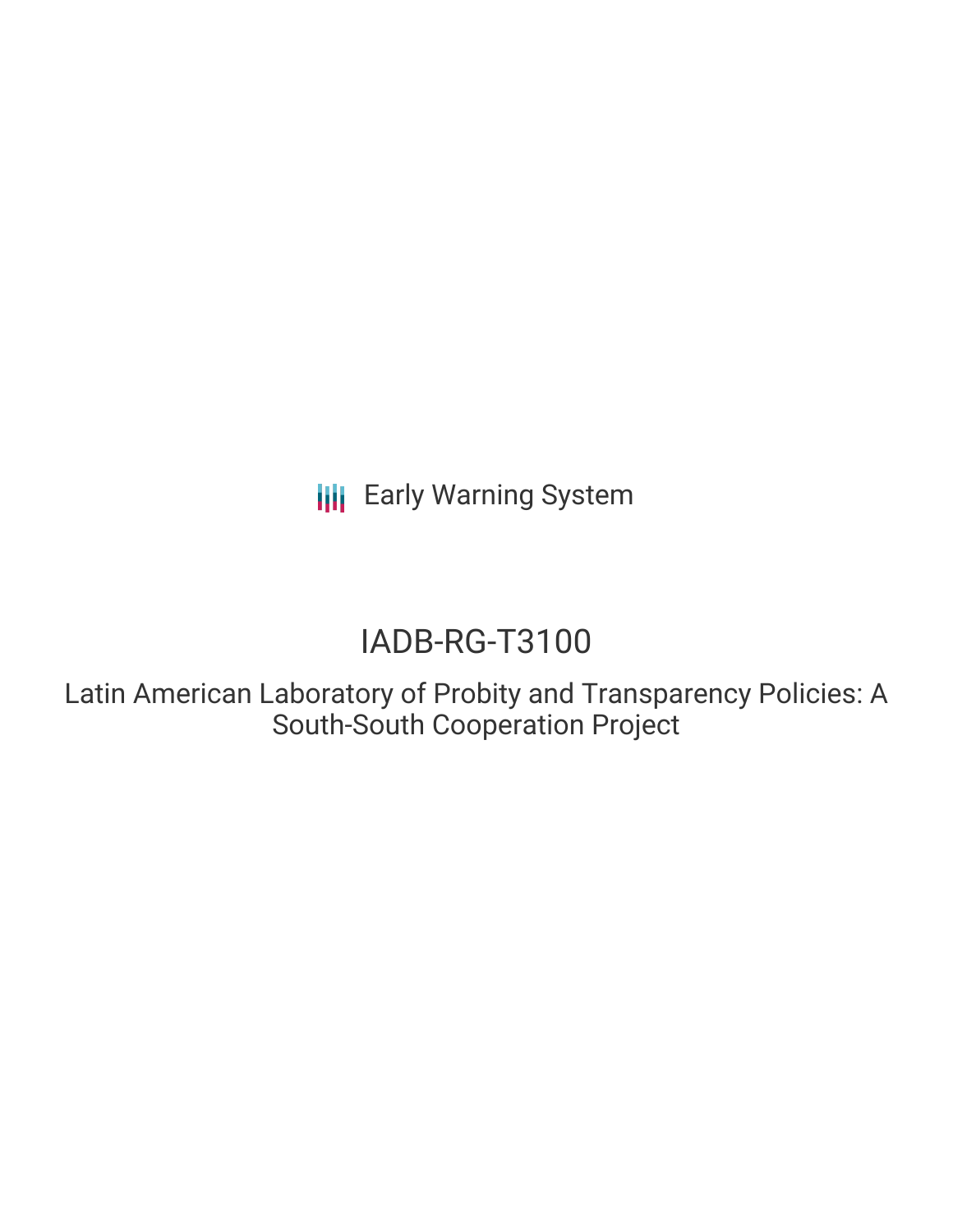

#### Early Warning System Latin American Laboratory of Probity and Transparency Policies: A South-South Cooperation IADB-RG-T3100

### **Quick Facts**

**Droject** 

| <b>Financial Institutions</b>  | Inter-American Development Bank (IADB) |
|--------------------------------|----------------------------------------|
| <b>Status</b>                  | Approved                               |
| <b>Bank Risk Rating</b>        |                                        |
| <b>Sectors</b>                 | <b>Technical Cooperation</b>           |
| Investment Type(s)             | Grant                                  |
| <b>Investment Amount (USD)</b> | \$ 0.77 million                        |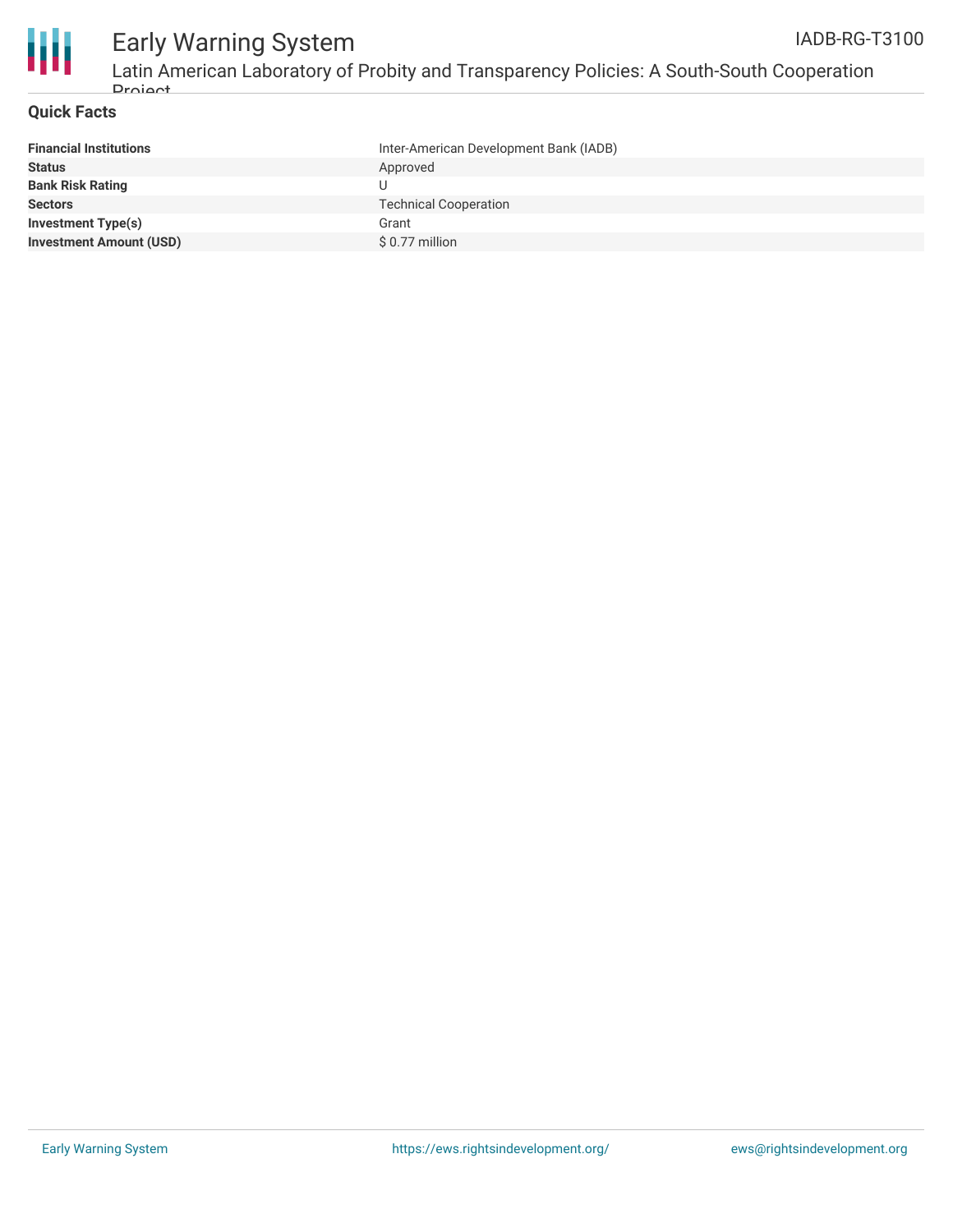

# Early Warning System

Latin American Laboratory of Probity and Transparency Policies: A South-South Cooperation **Droject** 

## **Project Description**

Form the IDB: "Latin American Laboratory of Probity and Transparency Policies: A South-South Cooperation Project."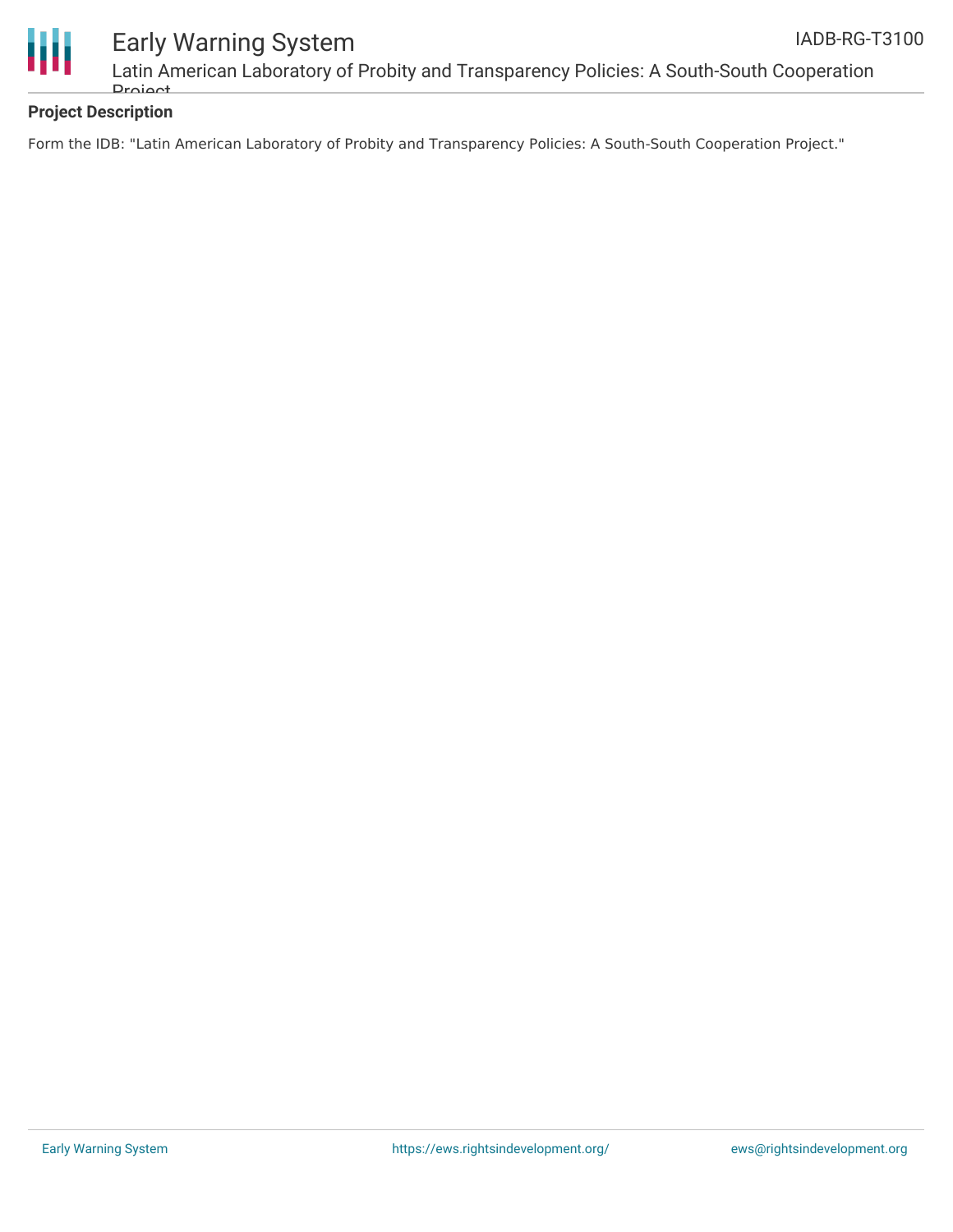

# Early Warning System

## **Investment Description**

• Inter-American Development Bank (IADB)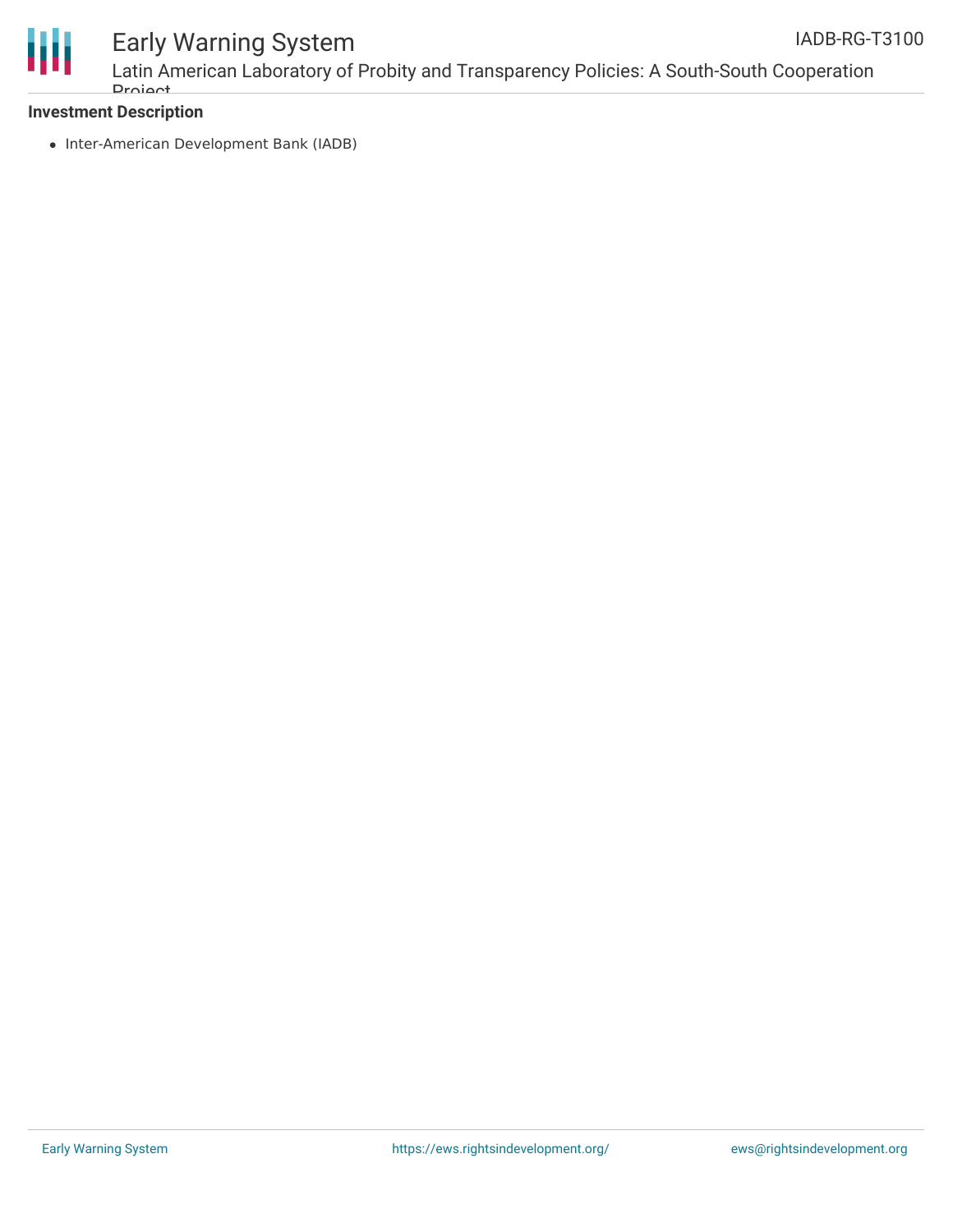

### **Contact Information**

#### ACCOUNTABILITY MECHANISM OF IADB

The Independent Consultation and Investigation Mechanism (MICI) is the independent complaint mechanism and fact-finding body for people who have been or are likely to be adversely affected by an Inter-American Development Bank (IDB) or Inter-American Investment Corporation (IIC)-funded project. If you submit a complaint to MICI, they may assist you in addressing the problems you raised through a dispute-resolution process with those implementing the project and/or through an investigation to assess whether the IDB or IIC is following its own policies for preventing or mitigating harm to people or the environment. You can submit a complaint by sending an email to MICI@iadb.org. You can learn more about the MICI and how to file a complaint at http://www.iadb.org/en/mici/mici,1752.html (in English) or http://www.iadb.org/es/mici/mici,1752.html (Spanish).